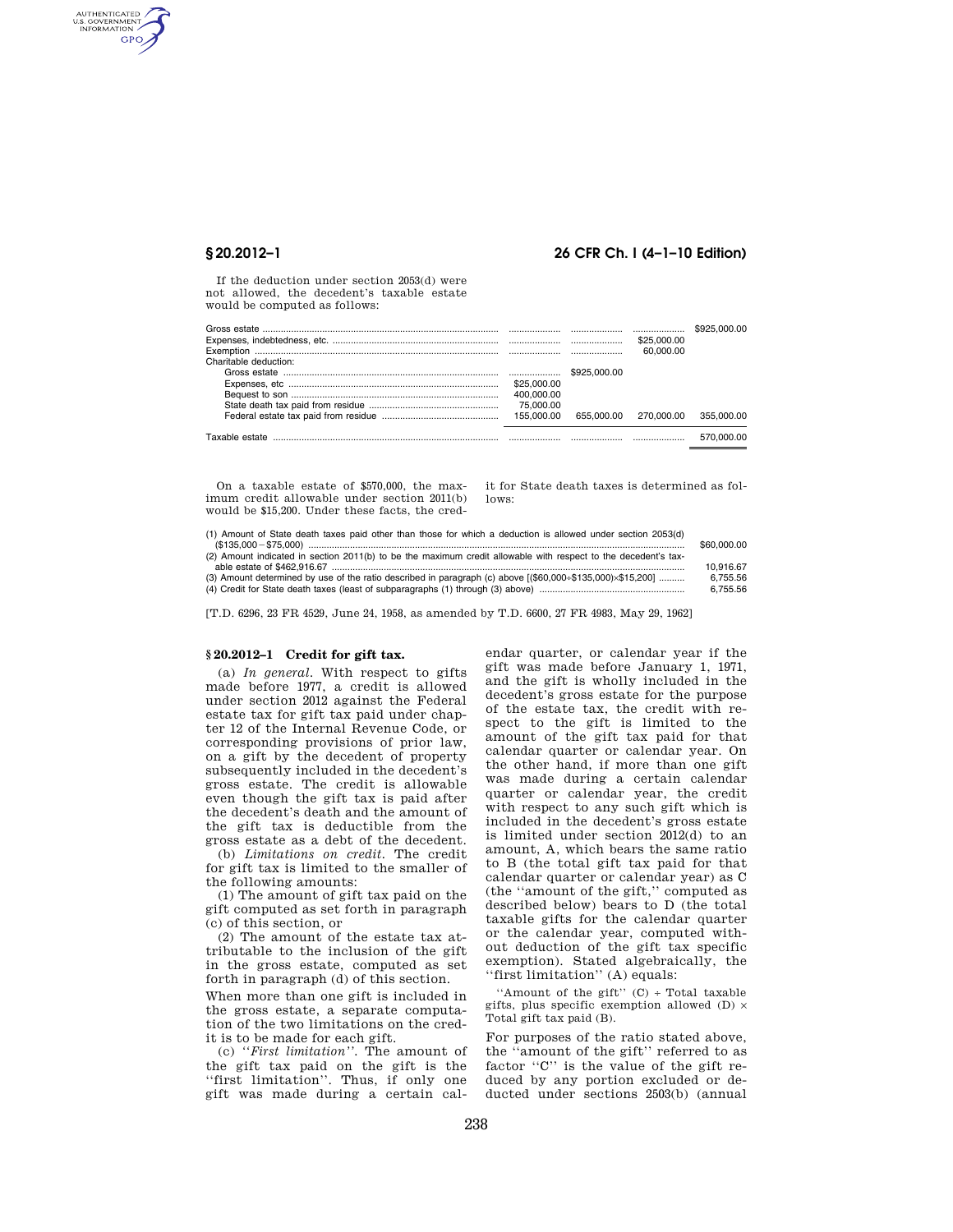### **Internal Revenue Service, Treasury § 20.2012–1**

exclusion), 2522 (charitable deduction), or 2523 (marital deduction) of the Internal Revenue Code or corresponding provisions of prior law. In making the computations described in this paragraph, the values to be used are those finally determined for the purpose of the gift tax, irrespective of the values determined for the purpose of the estate tax. A similar computation is made in case only a portion of any gift is included in the decedent's gross estate. The application of this paragraph may be illustrated by the following example:

*Example.* The donor made gifts during the calendar year 1955 on which a gift tax was determined as shown below:

|                                                                                                                                                                                                     | \$13,000<br>86.000 |
|-----------------------------------------------------------------------------------------------------------------------------------------------------------------------------------------------------|--------------------|
| Gift of property to charitable organization on May                                                                                                                                                  | 10.000             |
| Less exclusions (\$3,000 for each gift)                                                                                                                                                             | 109,000<br>9,000   |
| Total included amount of gifts<br>Marital deduction (for gift to wife)<br>\$43,000<br>Charitable deduction<br>7.000<br>Specific exemption (\$30,000 less<br>\$20,000 used in prior years)<br>10,000 | 100,000            |
|                                                                                                                                                                                                     | 60,000             |
|                                                                                                                                                                                                     | 40.000             |

Total gift tax paid for calendar year 1955 ............... 3,600

The donor's gift to his wife was made in contemplation of death and was thereafter included in his gross estate. Under the ''first limitation'', the credit with respect to that gift cannot exceed:

 $$86,000 - $3,000 - $43,000$  (gift to wife, less annual exclusion and marital deduction)] ÷ [\$40,000 + \$10,000 (taxable gifts, plus specific exemption allowed)]  $\times$  \$3,600 (total  $g$ ift tax paid) =  $$2,880$ .

(d) *''Second limitation''.* (1) The amount of the estate tax attributable to the inclusion of the gift in the gross estate is the ''second limitation''. Thus, the credit with respect to any gift of property included in the gross estate is limited to an amount, E, which bears the same ratio to F (the gross estate tax, reduced by any credit for State death taxes under section 2011) as G (the ''value of the gift'', computed as described in subparagraph (2) of this paragraph) bears to H (the value of entire gross estate, reduced by the total deductions allowed under sections 2055 or  $2106(a)(2)$  (charitable deduction) and 2056 (marital deduction)). Stated algebraically, the ''second limitation'' (E) equals:

"Value of the gift"  $(G)$  ÷ Value of gross estate, less marital and charitable deductions  $(H) \times$  Gross estate tax, less credit for State death taxes (F).

(2) For purposes of the ratio stated in subparagraph (1) of this paragraph, the ''value of the gift'' referred to as factor ''G'' is the value of the property transferred by gift and included in the gross estate, as determined for the purpose of the gift tax or for the purpose of the estate tax, whichever is lower, and adjusted as follows:

(i) The appropriate value is reduced by all or a portion of any annual exclusion allowed for gift tax purposes under section 2503(b) of the Internal Revenue Code or corresponding provisions of prior law. If the gift tax value is lower than the estate tax value, it is reduced by the entire amount of the exclusion. If the estate tax value is lower than the gift tax value, it is reduced by an amount which bears the same ratio to the estate tax value as the annual exclusion bears to the total value of the property as determined for gift tax purposes. To illustrate: In 1955, a donor, in contemplation of death, transferred certain property to his five children which was valued at \$300,000, for the purpose of the gift tax. Thereafter, the same property was included in his gross estate at a value of \$270,000. In computing his gift tax, the donor was allowed annual exclusions totalling \$15,000. The reduction provided for in this subdivision is:

\$15,000 (annual exclusions allowed) \$300,000 (value of transferred property for the purpose of the gift tax)  $\times$  \$270,000 (value of transferred property for the purpose of the estate  $\text{tax}$ ) = \$13,500.

(ii) The appropriate value is further reduced if any portion of the value of the property is allowed as a marital deduction under section 2056 or as a charitable deduction under section 2055 or section  $2106(a)(2)$  (for estates of nonresidents not citizens). The amount of the reduction is an amount which bears the same ratio to the value determined under subdivision (i) of this subparagraph as the portion of the property allowed as a marital deduction or as a charitable deduction bears to the total value of the property as determined for